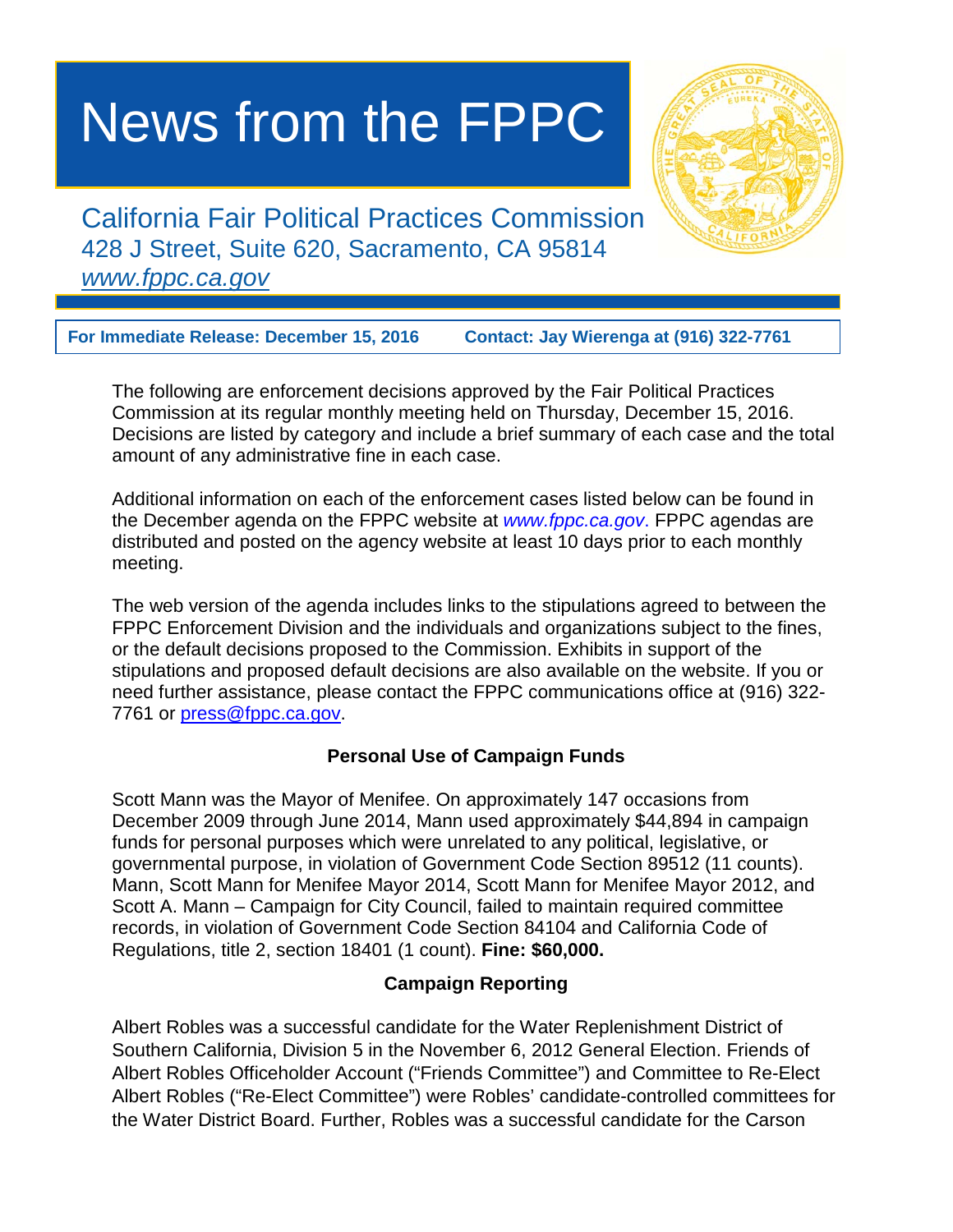City Council in the March 5, 2013 election. Robles for Carson City Council 2013 ("City Council Committee") is his candidate-controlled committee for Carson City Council. Robles is the treasurer for both Water District Committees and his Carson City Council Committee. Robles is currently holding both offices, as a successful candidate for both positions as of the November 8, 2016 General Election. Robles and the Re-Elect Committee failed to timely disclose contributions and expenditures on one semiannual campaign statement for the period January 1, 2012, through June 30, 2012, in violation of Government Code Section 84211, subdivision (a) (1 count). Robles, the Friends Committee and the Re-Elect Committee failed to timely file two pre-election campaign statements disclosing campaign activity for the reporting periods of July 1, 2012, through October 20, 2012, in violation of Government Code Sections 84200.5 and 84200.7 (1 count). Robles, the City Council Committee and the Re-Elect Committee failed to timely file one semiannual campaign statement for the period January 1, 2016, through June 30, 2016, in violation of Government Code Section 84200 (1 count). Robles and the City Council Committee failed to disclose three late contributions received in two separate 24-Hour Contribution Reports, in violation of Government Code Section 84203 (1 count). Additionally, Robles failed to timely file his 2014 Annual Statement of Economic Interest, in violation of Government Code Section 87203 (1 count). **Fine: \$12,000.**

Margie Rice was an unsuccessful Westminster mayoral candidate in the November 8, 2016 General Election. Margie L. Rice for Mayor 2016 is her candidate-controlled committee. Anita Rice is the Committee's treasurer and an unsuccessful candidate for Midway City Sanitary District in Orange County. Anita Rice's candidate-controlled committee is Committee to Elect Anita Rice to the Sanitary Board of Midway City 2016. Margie L. Rice for Mayor 2016, Margie Rice, and Anita Rice failed to disclose identifying information on a mass mailing, in violation of Government Code Section 84305 (1 count). Margie Rice, Anita Rice, and their respective committees, failed to timely disclose making and receiving a non-monetary contribution, in violation of Government Code Section 84211, subdivisions (a), (b), (f), and (k) (1 count). **Fine: \$3,000.**

Douglas Hanson was an unsuccessful candidate for re-election to the Indian Wells City Council in the November 8, 2016 General Election. Committee to Re-Elect Hanson for City Council 2016 was his candidate-controlled committee. Claudette Pais was the Committee's treasurer. During the 90-day period preceding the election, Hanson's committee received seven contributions of \$1,000 or more, totaling \$8,200. The Committee, Hanson, and Pais failed to file the required 24-hour contribution reports within 24 hours of receiving these contributions, in violation of Government Code Section 84203 (1 count). **Fine: \$2,000.**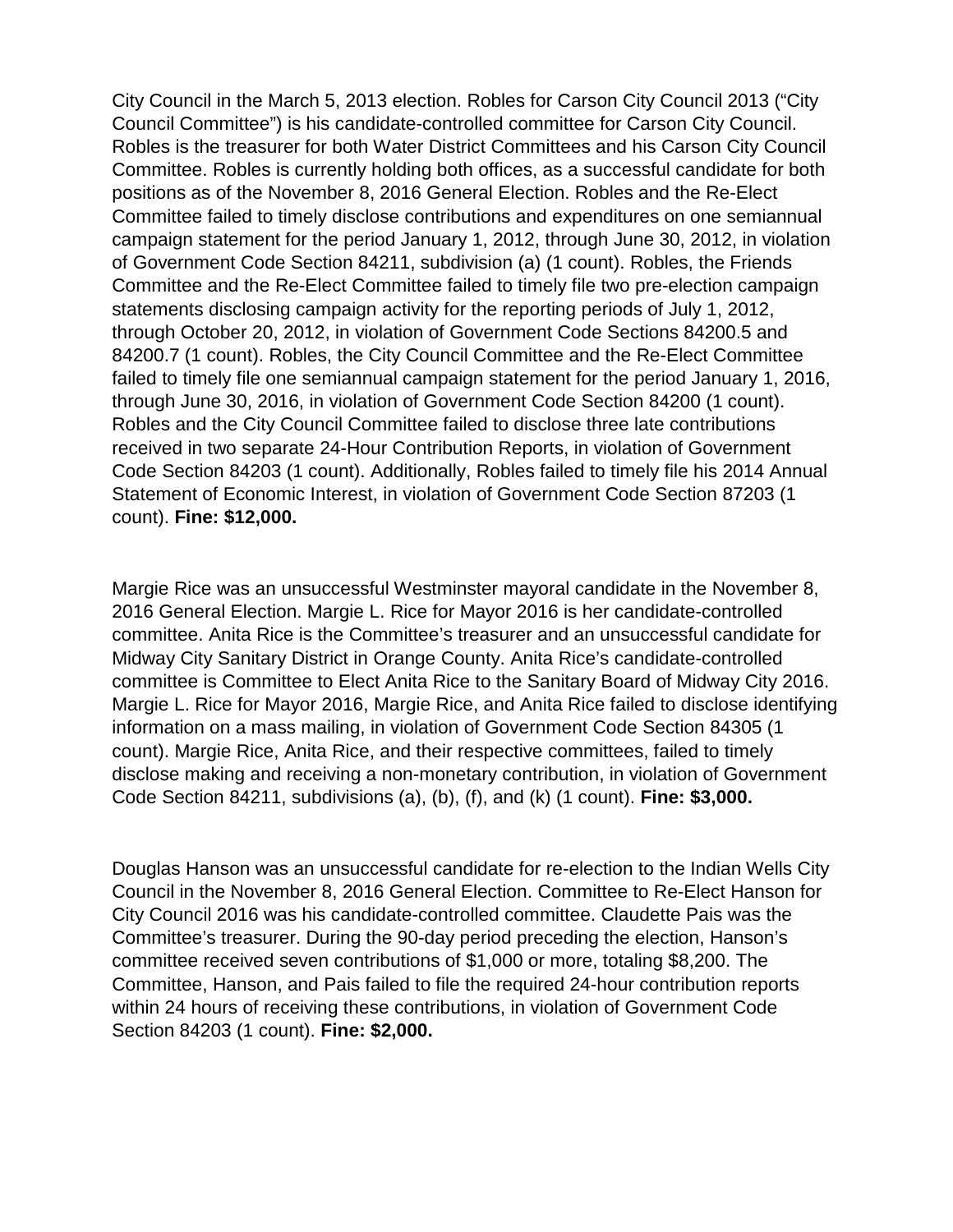Allan Alifano was an unsuccessful candidate for Half Moon Bay City Council in the November 4, 2014 General Election. Re-Elect Allan Alifano City Council was his candidate-controlled committee. Barrett Franklin was the Committee's treasurer. The Committee, Alifano, and Franklin failed to timely file three 24-Hour Contribution Reports, in violation of Government Code Section 84203 (3 counts), and failed to properly report campaign activity on the pre-election campaign statement for the reporting period of October 1, 2014, through October 18, 2014, and one semiannual campaign statement for the reporting period of October 19, 2014 through December 31, 2014, in violation of Government Code Section 84211 (2 counts). **Fine: \$1,129.**

# **Lobbying Reporting**

Deposition Reporters Association of California, a lobbyist employer, failed to timely file three lobbyist employer reports for the reporting periods of January 1, 2014 through September 30, 2014, in violation of Government Code Section 86117 (3 counts). **Fine: \$1,140.** 

## **Campaign Non-Filers**

Maria Quinonez was a successful candidate for Lynwood City Clerk in the November 8, 2011 and November 3, 2015 General Elections. Committee to Elect Maria Quinonez is her candidate-controlled committee. The Committee and Quinonez failed to timely file five semiannual campaign statements for the reporting periods of January 1, 2012 through June 30, 2014, in violation of Government Code Section 84200 (5 counts); and failed to timely pay the 2013, 2014, and 2015 \$50 Annual Fees to the Secretary of State's Office, in violation of Government Code Section 84101.5 (3 counts). **Fine: \$1,600.**

California Local Energy – Advancing Renewables ("CLEAR") is a 501(c)(3) non-profit organization. CLEAR qualified as a major donor committee when it made a late contribution to a primarily formed ballot measure committee for the purpose of making contributions to oppose Measure B in San Diego County, on the November 8, 2016 General Election ballot. As a major donor, CLEAR failed to timely file a 24-hour contribution report for a \$110,000 contribution, in violation of Government Code Section 84203, subdivisions (a) and (b) (1 count). **Fine: \$1,500.**

West Lilac Farms, LLC and West Lilac Farms II, LLC ("West Lilac Farms" collectively) are affiliated California real estate investment entities. West Lilac Farms qualified as a major donor committee when it made two late contributions to a primarily formed ballot measure committee opposing Measure B in San Diego County, on the November 8, 2016 General Election ballot. As a major donor, West Lilac Farms failed to timely file two 24-hour contribution reports for two contributions totaling \$40,000, in violation of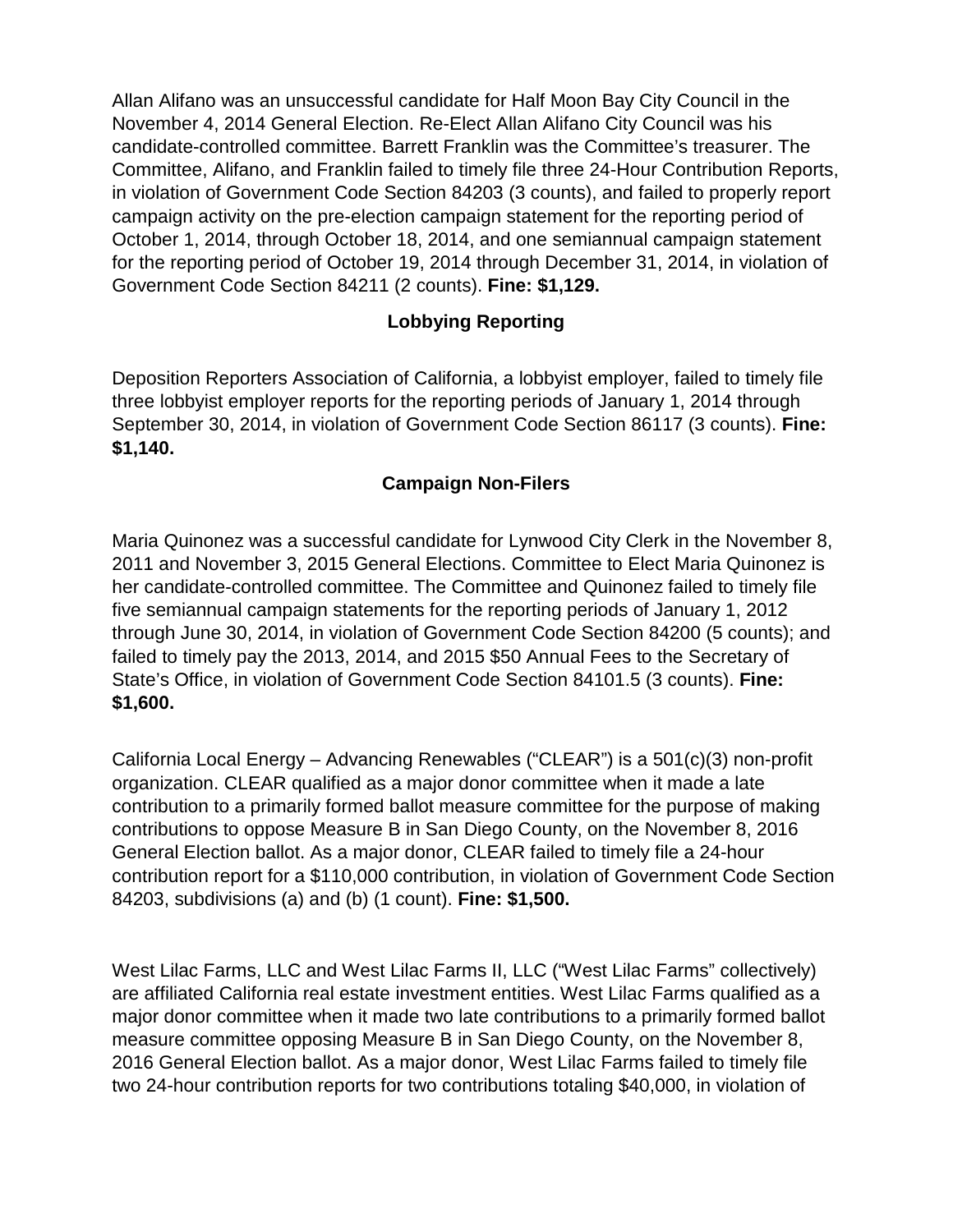Government Code Section 84203, subdivisions (a) and (b) (1 count). **Fine: \$1,500.**

Richard S. Colman is the principal officer of Orindans for Better Roads. Colman and the Committee failed to timely file three 24-hour reports, in violation of Government Code Section 84204 (3 counts), and one 10-day report, in violation of Government Code Section 84213, subdivision (b) (1 count). **Fine: \$865.**

American Federation of State, County, and Municipal Employees Local 2700 is a state general purpose committee. Mendoza and the Committee failed to timely file two semiannual campaign statements covering the reporting periods of July 1, 2015 through June 30, 2016, in violation of Government Code Section 84200 (2 counts). **Fine: \$484.** 

Dhruva Hardas, as a major donor committee failed to timely file a semiannual major donor campaign statement covering the period January 1, 2014 through December 31, 2014 with the City of Brea, in violation of Government Code Section 84200 (1 count). **Fine: \$450**.

Jeremy J. Coe was a successful candidate for Lathrop-Manteca Fire Protection District Board in the November 8, 2016 General Election. Committee to Elect Jeremy J. Coe for Lathrop-Manteca Fire Board 2016 is his candidate-controlled committee. Duncan is the Committee's treasurer. The Committee, Coe, and Duncan failed to timely file two preelection campaign statements for the reporting periods of July 1, 2016 through October 22, 2016, in violation of Government Code Section 84200.5 (2 counts). **Fine: \$437.**

Tony Berchtold was an unsuccessful candidate for Manteca Unified School District Board of Trustees in the November 8, 2016 General Election. Berchtold for Manteca USD Trustee Area 2, 2016 is his candidate-controlled committee. The Committee and Berchtold failed to timely file two pre-election campaign statements for the reporting periods of July 1, 2016 through October 22, 2016, in violation of Government Code Section 84200.5 (2 counts). **Fine: \$429.**

Nicholas Caton was a successful candidate for Escalon Unified School District Board of Trustees in the November 8, 2016 General Election. Caton for Escalon School Board 2016 is his candidate-controlled committee. The Committee and Caton failed to timely file two pre-election campaign statements for the reporting periods of July 1, 2016 through October 22, 2016, in violation of Government Code Section 84200.5 (2 counts). **Fine: \$425.**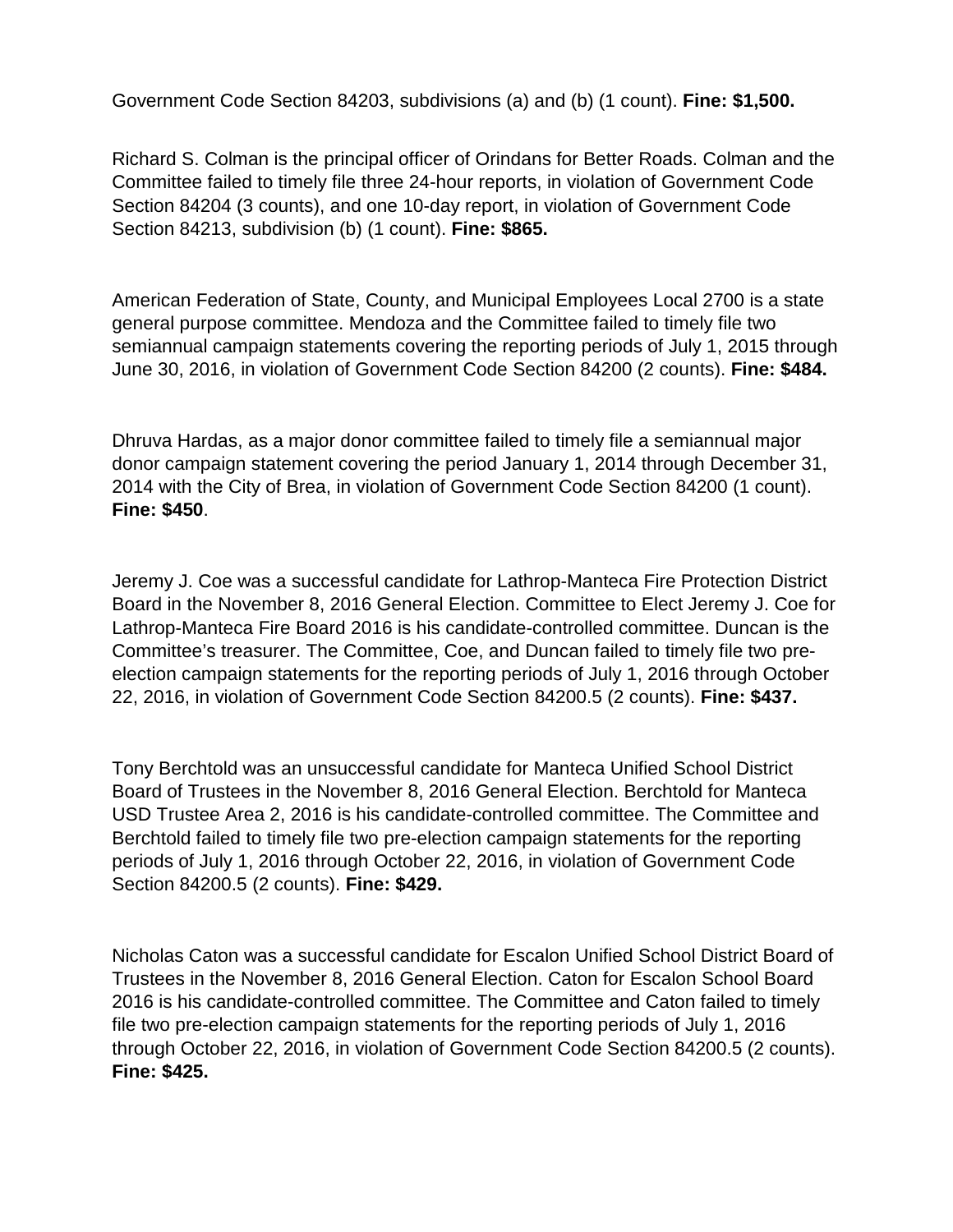Sondra Gilbert was a successful candidate for Tracy Unified School District Elementary Schools Board of Trustees in the November 8, 2016 General Election. Sondra Gilbert for TUSD Trustee 2016 is her candidate-controlled committee. The Committee and Gilbert failed to timely file two pre-election campaign statements for the reporting periods of July 1, 2016 through October 22, 2016, in violation of Government Code Section 84200.5 (2 counts). **Fine: \$421.**

Jeremy Meyers was a successful candidate for El Dorado County Superintendent of Schools. Jeremy Meyers for Superintendent 2014 was his candidate-controlled committee. The Committee and Meyers failed to timely file two semiannual campaign statements covering the periods from January 1, 2015 through December 31, 2015, in violation of Government Code Section 84200 (2 counts). **Fine: \$401.**

John Mackey was a successful candidate for the Oak Grove School District Board of Trustees on the November 8, 2016 General Election ballot in Santa Clara County. Elect John Mackey OGSD Board 2016 is his candidate-controlled committee. Brian LoBue is the Committee's treasurer. The Committee, Mackey, and LoBue failed to timely file a pre-election campaign statement for the reporting period of July 1, 2016 through September 24, 2016, in violation of Government Code Section 84200.5 (1 count). **Fine: \$400.**

Friends of Arcata School District – Yes on Measures H and I is a county primarily formed committee. Levy is the Committee's treasurer. Levy and the Committee failed to timely file one pre-election campaign statement for the reporting period of September 25, 2016 through October 22, 2016, in violation of Government Code Section 84200.5 (1 count). **Fine: \$250.**

Coalition for Excellence Political Action Committee was a state general purpose committee. Lewis was the Committee's treasurer. The Committee and Lewis failed to timely file a semiannual campaign statement for the reporting period of January 1, 2015 through June 30, 2015, in violation of Government Code Section 84200 (1 count). **Fine: \$241.**

Trailnow.org is a county primarily formed committee. Peoples is the Committee's treasurer. The Committee and Peoples failed to timely file one pre-election campaign statement for the reporting period of September 25, 2016 through October 22, 2016, in violation of Government Code Section 84200.5 (1 count). **Fine: \$228.**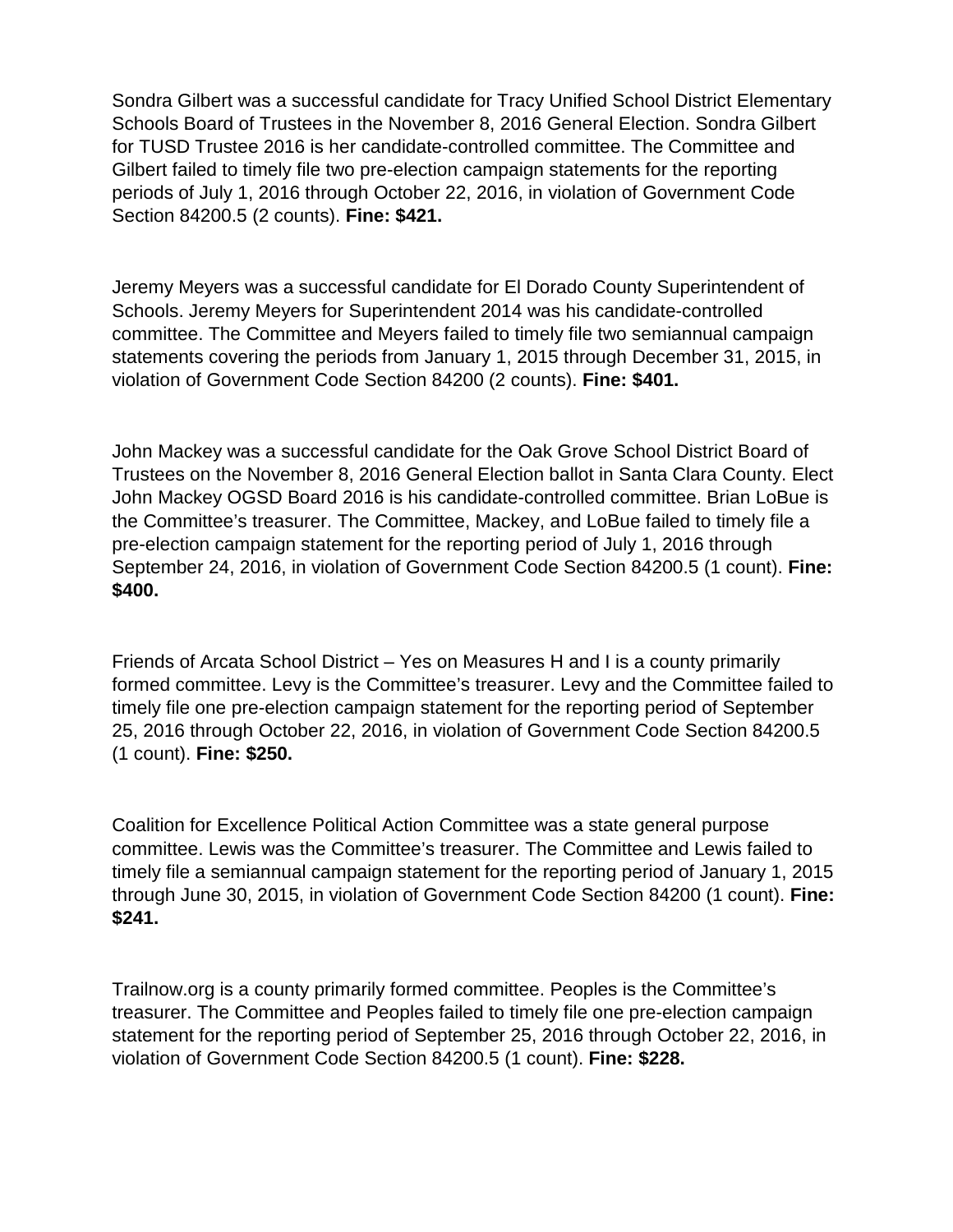Douglas Vigil was a candidate for Stockton Unified School District Board of Trustees in the November 8, 2016 General Election. Vigil for School Board SUSD Trustee 4 – 2016 is his controlled recipient committee. The Committee and Vigil failed to timely file one pre-election campaign statement for the reporting period of September 25, 2016 through October 22, 2016, in violation of Government Code Section 84200.5 (1 count). **Fine: \$215.**

Arvin Teachers Association Political Action Fund is a local general purpose committee. Diana Anthony is the Committee's treasurer. The Committee and Anthony failed to timely file one pre-election statement, in violation of Government Code Section 84200.5 (1 count). **Fine: \$211.**

Garlenia Davis was an unsuccessful candidate for Palmdale City Council on the November 8, 2016 General Election ballot. Garlenia Davis for Council District 2 – 2016 is her candidate-controlled committee. The Committee and Davis failed to timely file a pre-election statement, in violation of Government Code Section 84200.5 (1 count). **Fine: \$201.**

#### **Campaign Non-Reporter**

Carla Castilla was an unsuccessful candidate for Ventura County Supervisor in the November 8, 2016 General Election. Carla Castille for Supervisor 2016 was her candidate-controlled committee. Herrera was the Committee's treasurer. The Committee, Castilla, and Herrera failed to report accrued expenses totaling approximately \$3,285 on one semiannual campaign statement for the reporting period ending on December 31, 2015, in violation of Government Code Section 84211 (1 count). **Fine: \$232.**

#### **Statement of Economic Interests Non-Filer**

Shannon Matlock, Assistant Director of Hospital Nursing for the Ventura County Health Care Agency, failed to file a 2014 Annual Statement of Economic Interests, in violation of Government Code Section 87300 (1 count). **Fine: \$5,000.**

James Yoder, a former Alternate Member of the Glenn County Transportation, failed to file an Assuming Office Statement of Economic Interests, covering the period of January 23, 2014 through January 23, 2015, in violation of Government Code Section 87300 (1 count). **Fine: \$4,000.**